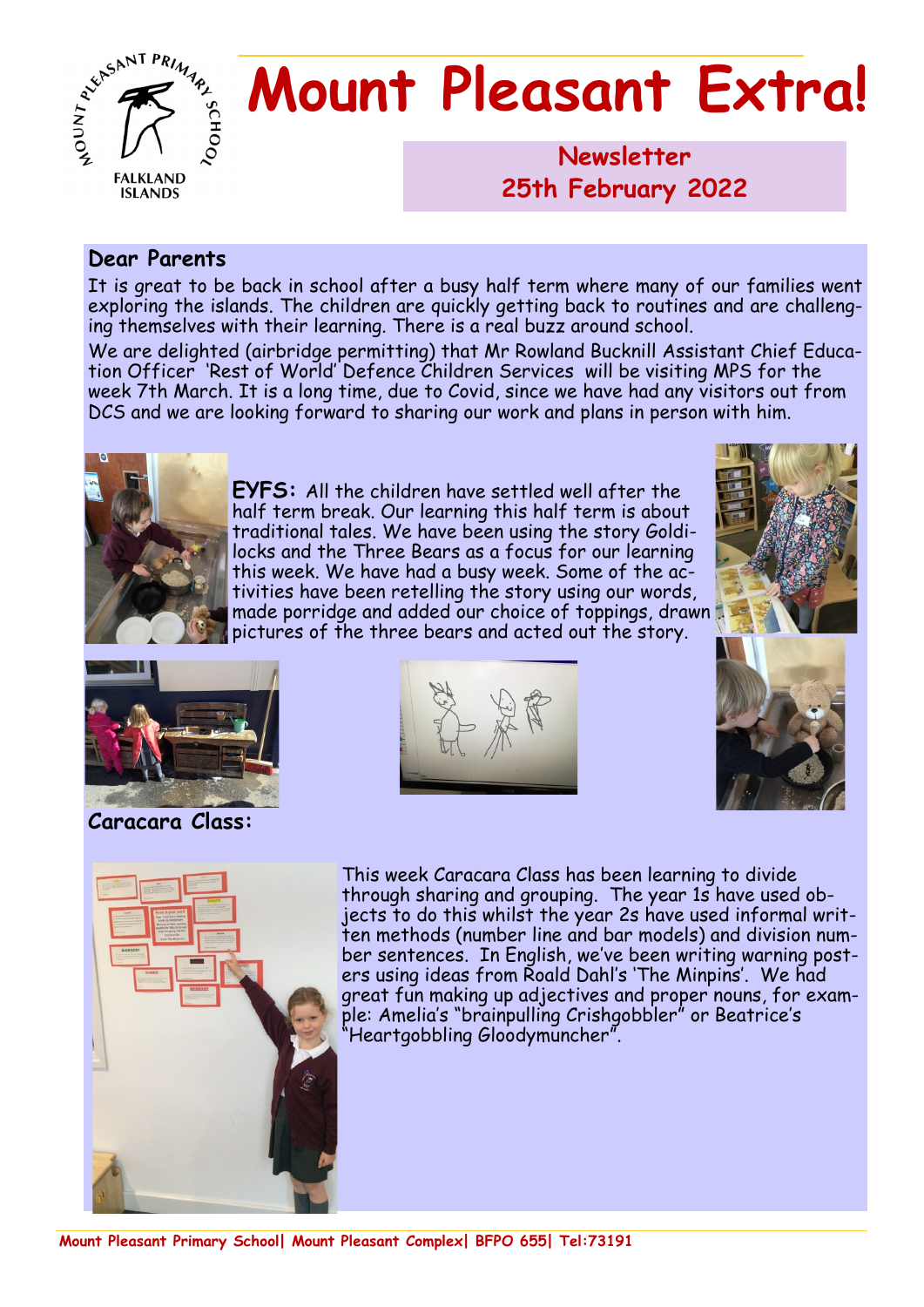## **Newsletter 25th February 2022**



#### **Falcon Class:**

In Falcons Class this week the children have learned all about the different layers of soil and some of the processes that help create it. In Maths Year 3 have started their measurements unit and have recapped prior learning on using a ruler and measuring in  $cm$ , mm and  $M$  as well as converting between the different units of measurement. Year 4 are continuing

work on fractions, by adding and subtracting fractions with the same denominator. Our Geography topic has started with a look at the Roman Empire and the

modern day countries that it covered. The children have used an atlas to locate and name the countries by their Roman and modern terms. Our Design and Technology project has been introduced and the children have been evaluating some common designs, looking at what is good and bad about each before they design one of their own. They have also enjoyed their first gymnastics PE session using the fabulous hall equipment to complete a tiring circuit and presented their wonderful homework projects to the class.



### **Monday 28th February-Townhall**

It will be great to see as many of you as possible at the Townhall the Deputy Commander will be holding at 7pm on Monday 28th February in the Oasis conservatory.



#### **Library Books**

Please can everyone have a good hunt for any overdue library books including checking if they have accidently been returned to the MPC library rather than the school. Although any library expects a small number of books to be accidently lost and damaged each year, there are currently, quite a few missing! We are not asking for these missing books to be replaced at the minute but is something that may need to be considered for the future.

#### **Year 5 & 6 Residential:**

Unfortunately, at the  $11<sup>th</sup>$  hour, we have had to change the date of the  $Y5/6$  residential trip to Bleaker Island.

The weather forecast is poor and additionally, upon completing the required pre-trip checks as per our risk assessment document, Mrs Stobart has been informed that the SARS will not be available during the evening/night of the  $28<sup>th</sup>$  February, thereby making any emergency evacuation impossible.

We have re-arranged the visit to take place on Monday  $14<sup>th</sup>$  March, returning to MPA on Tuesday 15<sup>th</sup> March.

We know that this will be disappointing news for the children attending, but hope you appreciate that everyone's safety has to be our first priority .

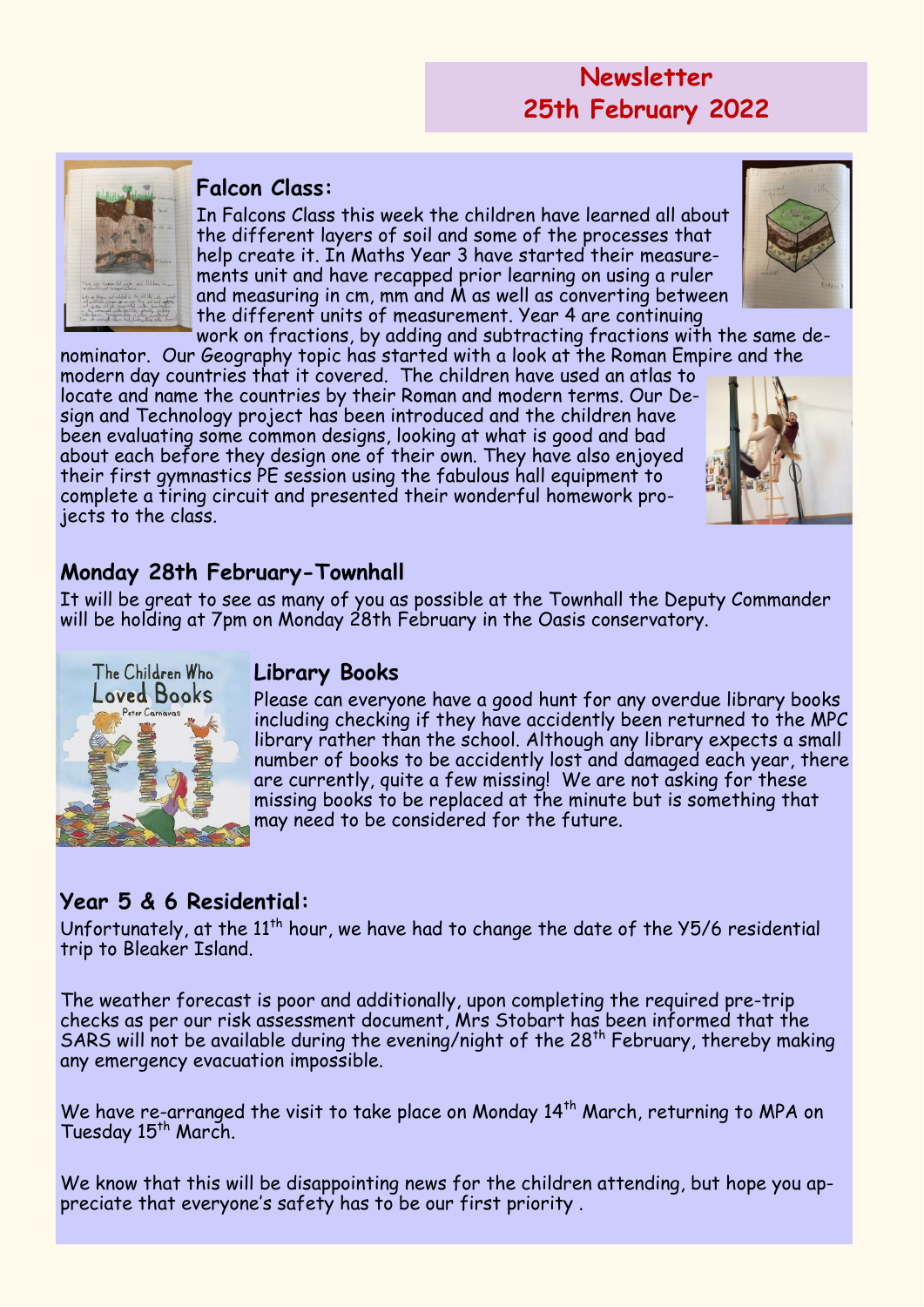## **Newsletter 25th February 2022**

#### **Meadowlark Class:**

#### **ATIs give Meadowlark a day of exercise and teambuilding activities to remember.**

On the last day of term before the half-term holidays, we were fortunate enough to take part in a whole day of sports activities to promote a healthy lifestyle in Year 5 & 6. We would like to thank Sgt Mark Rooney and Cpl Kyle Clements-Barnes for hosting a memorable day.







We have been doing algebra in Maths and looking at the book 'Who let the gods out' in English. We also made stands out of recycled pallets for our Endurance ships.

This week was brilliant! I loved making the stand for my boat, writing a descriptive paragraph about Stonehenge and learning some algebra that I have never tried before. Olivia P

Lara C